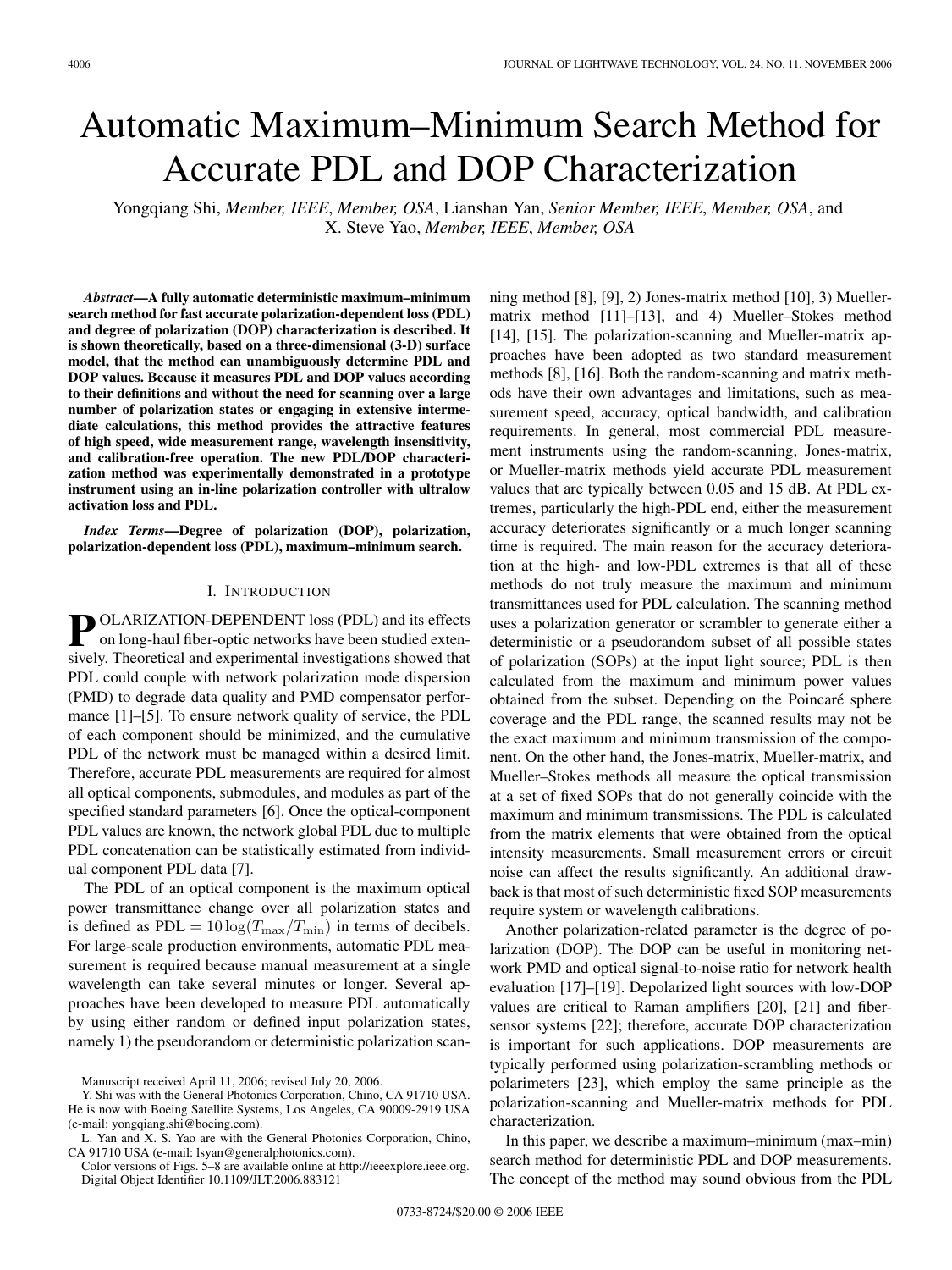definition; however, to our knowledge, no detailed theoretical and experimental works were performed to validate its feasibility for automatic and unambiguous determination of PDL. Based on a simple three-dimensional (3-D)-surface contour model in Stokes space, we show theoretically that the true maximum and minimum transmittances of a device can be uniquely determined because no local maximums or minimums exist and therefore validate the approach. We implement the max–min search method by employing an active feedback polarization control algorithm using a fiber squeezer polarization controller (PC) to systematically and rapidly search for the maximum and minimum transmittances without the need to measure all possible SOPs. The direct measurement of maximum and minimum power transmittances assures calibration-free highly accurate high-speed measurement over a larger PDL or DOP range. In the succeeding sections, we will present the theoretical background of the proposed approach, the measurement implementation, and experimental results from a prototype measurement system.

# II. POLARIZATION DEPENDENT TRANSMITTANCE IN STOKES SPACE

When a partially polarized monochromatic optical beam propagates through a nondepolarizing optical system, the transmission characteristics of the optical system can be modeled as a single partial polarizer [24]. Although PMD may depolarize light in general, for monochromatic light sources commonly used for measurements, such a depolarization can be neglected. Using a Stokes-vector representation and Mueller-matrix treatment, the optical intensity transmission can be expressed as a function of the input SOP, i.e.,

$$
T = m_{11} + P(m_{12}s_1 + m_{13}s_2 + m_{14}s_3)
$$
 (1)

where  $m_{1i}$  represents the first-row Mueller-matrix elements,  $P$ is the DOP of the light source, and  $s_i$  represents the normalized Stokes parameters of the totally polarized light component of the light source. If we define vectors  $\mathbf{s} = \{s_1, s_2, s_3\}$  and  **in the Stokes subspace (S1, S2, S3), the** optical transmittance can be expressed as a function of a single variable  $\theta$ , which is the angle between vectors **s** and **m**, i.e.,

$$
T = m_{11} + P(\mathbf{m} \cdot \mathbf{s})
$$
  
=  $m_{11} + P|\mathbf{m}| \cos \theta$ . (2)

In Stokes space, the transmittance of the optical system can be described by a 3-D surface formed by the revolution of the limaçon of Pascal [25] about the m-axis. This result is similar to that obtained from a depolarization optical system treatment [26]. Because the optical transmittance  $T$  is always positive, i.e.,  $0 \leq P|\mathbf{m}| \leq m_{11}$ , (2) represents a family of ordinary limaçons with a circle ( $|\mathbf{m}| = 0$ ) and a cardioid ( $|\mathbf{m}| = m_{11}$ ) and  $P = 1$ ) at the two extremes, as shown in Fig. 1, in a plane containing **m**. Based on the properties of the ordinary limaçon, the polarization-dependent transmission depends only on the angle θ between the **m** and **s** vectors. The maximum and



Fig. 1. Cross-sectional view of the limaçon of revolution with  $PDL = 0$  (solid line),  $PDL = 3$  dB (broken line), and an ideal polarizer (dotted line). The horizontal axis is along the vector **m** direction, and the vertical axis is set for a  $\theta = 90^{\circ}$  reference. The maximum transmittance is normalized to unity.

minimum transmissions are obtained when  $\theta$  becomes 0 and  $\pi$ , respectively, i.e.,

$$
\begin{pmatrix} T_{\text{max}} \\ T_{\text{min}} \end{pmatrix} = \begin{pmatrix} m_{11} + P|\mathbf{m}| \\ m_{11} - P|\mathbf{m}| \end{pmatrix}.
$$
 (3)

Obviously, the two polarization states that correspond to the maximum and minimum transmittances in (3) are orthogonal. The vectors that describe these two states are antiparallel in Stokes space, and the points that represent the two SOPs on the Poincaré sphere are symmetric about the origin. Equation (2) also tells us that the optical transmission changes monotonically from maximum to minimum and vice versa. The rotational symmetry of the limaçon of revolution allows us to reach either the maximum or minimum transmittances along any arbitrary path on the 3-D surface that links the two points.

Equations (2) and (3) form the basis of our automatic max–min search method for PDL and DOP measurements. In this method, the input SOP is systematically adjusted to make **s** parallel and antiparallel to **m** so that the maximum and minimum transmittances of the optical system are obtained. The monotonic relationship in (2) ensures that the maximum and minimum transmittances are unique. There are no local minima or maxima on the transmission surface along any paths between  $T_{\text{max}}$  and  $T_{\text{min}}$ .

Equation (3) has two equations with three variables, and the DOP and PDL are coupled. Therefore, a light source of known DOP or a component of known PDL is required for PDL or DOP measurement, respectively. A totally polarized light source ( $P = 100\%$ ) is convenient for PDL measurement. In this case,  $T_{\text{max}}$  and  $T_{\text{min}}$  from (3) can be used to calculate the PDL according to the definition.

For DOP measurement, a linear polarizer placed between the PC and the photodetecctor is an excellent optical element with known PDL. Assuming that an ideal PC and a linear polarizer aligned in the x-direction are used so that  $|\mathbf{m}| = |m_{12}| = m_{11}$ , DOP measurement also reduces to the search for and measurement of the maximum and minimum transmittances, i.e.,

$$
P = \frac{T_{\text{max}} - T_{\text{min}}}{T_{\text{max}} + T_{\text{min}}} \times 100\%.
$$
 (4)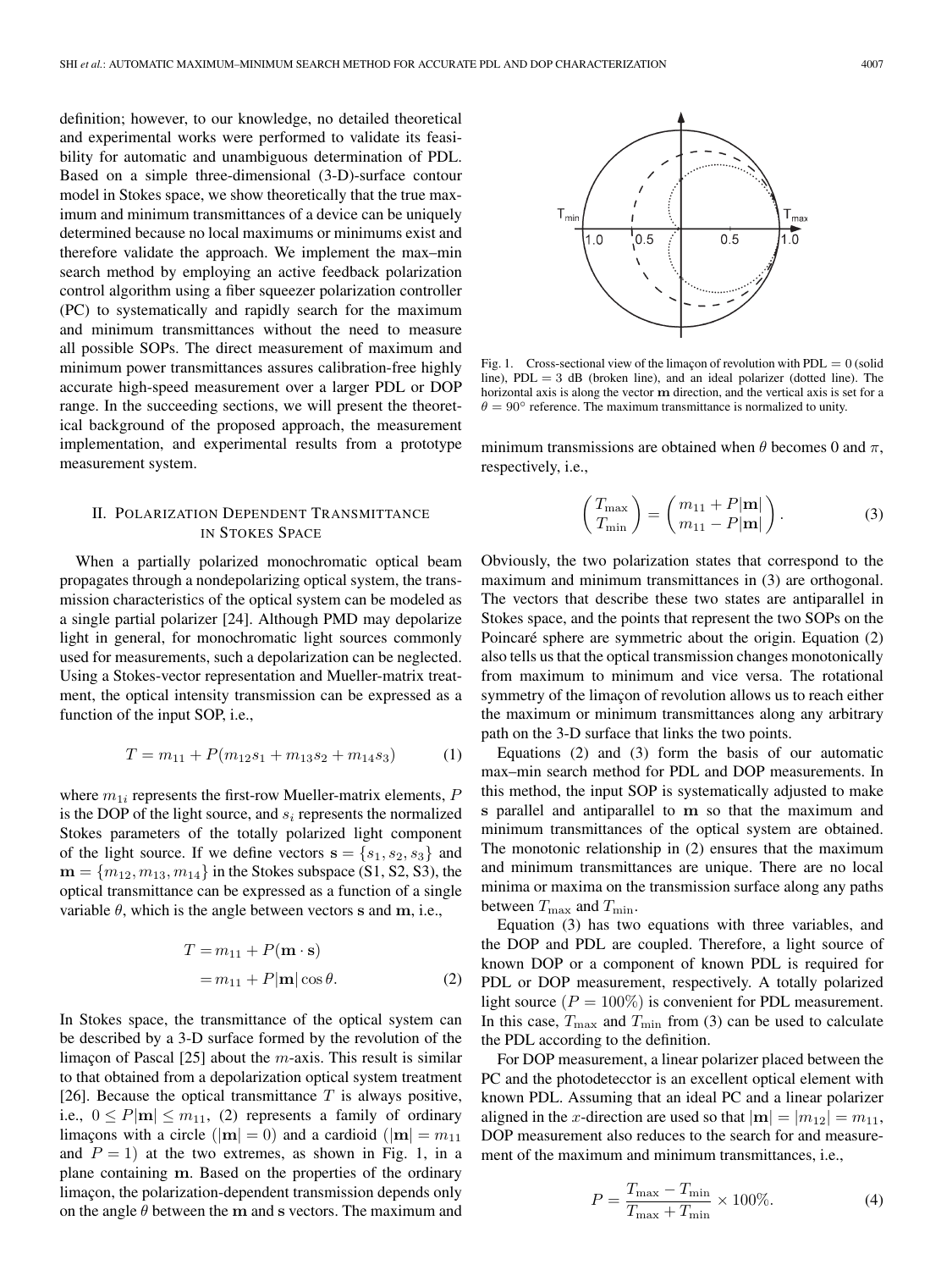

Fig. 2. Block diagram of the automatic max–min transmittance search implementation (PC, fiber-squeezer-based PC; DUT, device under test; PD, photodetector; ISO, optical isolator).

Therefore, both PDL and DOP characterizations can share the same max–min search algorithm, and both functions can be integrated in a single measurement system.

# III. AUTOMATIC MAX–MIN SEARCH METHOD IMPLEMENTATION

The proposed PDL and DOP measurement system is shown in Fig. 2, where the light source is a totally polarized highly stable laser or a light source to be characterized for the PDL and DOP measurements, respectively. For DOP measurements, the device under test (DUT) will be replaced with a high extinction ratio (ER) linear polarizer. Because both PDL and DOP measurements require active searching for the maximum and minimum transmittances, a fast low-PDL low-activation-loss PC plays a key role in the measurement system. In our system, a high-performance fiber-squeezer-based PC was selected for the application [27].

The PC is a cascaded three-stage variable-waveplate PC with the optic axes of the three plates fixed at  $0^\circ$ ,  $45^\circ$ , and  $0^\circ$ orientations, respectively, as shown in Fig. 3. The variablewaveplate effect is achieved by applying radial stress to the optical fiber with a piezoelectric actuator. The phase retardation of each plate is linearly proportional to the voltage applied to the piezoelectric actuator. At the  $i$ th waveplate, the phase retardation can be expressed as

$$
\varphi_i = \pi \frac{V}{V_{\pi,i}} + \varphi_{0,i} \tag{5}
$$

where  $V_{\pi,i}$  and  $\varphi_{0,i}$  are the half-wave voltage and initial phase bias retardation, respectively. Neglecting insertion loss and PDL, the Mueller matrix of the PC can be written in (6), shown at the bottom of the page. As each  $\varphi_i$  varies between 0 and  $2\pi$ , any arbitrary output SOP can be obtained from any input SOP [28], [29]. Complete Poincaré-sphere coverage ensures that the search results are the true maximum and minimum transmittances.

The simplest automatic max–min search operation can be achieved using a dc control voltage actuation algorithm. Starting from an arbitrary SOP, the controller takes an initial optical



Fig. 3. Schematic diagram of the three-stage fiber-squeezer-based variablewaveplate PC.

intensity measurement and steps the dc voltage applied to one waveplate of the PC while holding the voltages at the other waveplates constant. A new photodetector output is obtained and then compared with the previous value. Based on the comparison results of the dc output intensities, the controller determines the voltage-step direction and voltage-step amplitude. This search process repeats for each waveplate until the optical power change is within the limit of the noise floor or the resolution of the detector circuit. When the maximum or minimum intensity is reached, the controller records the signal-level value and starts to search for the other extreme. To overcome the limited dynamic range of the circuit and improve the accuracy in high-PDL or highly polarized light DOP measurements, the minimum transmittance search can be combined with an automatic-gain-control approach that effectively expands the dynamic range of the measurement system. By comparison, in a fast random-scan algorithm [30], it is very difficult to implement the automatic gain control.

A different signal processing approach is to combine a small sinusoidal ac modulation with the dc control voltage to the PC waveplates. From (2), the output spectrum distribution changes as the angle between **m** and **s** changes. At the maximum and minimum intensity levels, the ratio of the second harmonic to the fundamental frequency of the sinusoidal modulation signal is maximized. A sensitive lock-in amplifier or digital signal processing circuit can be implemented to accurately determine the maximum and minimum transmittances using this algorithm. Since narrow-band filters can be implemented for noise rejection, the ac signal processing method is typically more accurate than the dc voltage-step method but requires additional implementation hardware.

Once the maximum or minimum transmittance is obtained, we can use the orthogonality property described in Section II to speed up the searching process for the other transmission extreme. Mathematically, the jump from the current SOP to the orthogonal state is achieved by reversing the signs of the  $3 \times$ 3 sub-Mueller-matrix elements  $m_{ij}$ , where  $i, j \geq 2$ . The desired result is to reach the orthogonal SOP state with the least number of steps; ideally, it can be done in a single step. However, with a fiber-squeezer-based PC, reversing the signs of all  $3 \times 3$  sub-Mueller-matrix elements requires a polarimeter

| $M(\varphi_3, \varphi_2, \varphi_1) = \begin{pmatrix} 0 \\ 0 \end{pmatrix}$ |                               |                                                                                                     |                                                                       |  |
|-----------------------------------------------------------------------------|-------------------------------|-----------------------------------------------------------------------------------------------------|-----------------------------------------------------------------------|--|
|                                                                             | $\cos\varphi_2$               | $-\sin\varphi_2\sin\varphi_1$                                                                       | $\sin \varphi_2 \cos \varphi_1$                                       |  |
|                                                                             | $-\sin\varphi_3\sin\varphi_2$ | $\cos\varphi_3\cos\varphi_1-\sin\varphi_3\cos\varphi_2\sin\varphi_1$                                | $\cos\varphi_3\sin\varphi_1+\sin\varphi_3\cos\varphi_2\cos\varphi_1$  |  |
|                                                                             |                               | $-\cos\varphi_3\sin\varphi_2$ $-\sin\varphi_3\cos\varphi_1-\cos\varphi_3\cos\varphi_2\sin\varphi_1$ | $-\sin\varphi_3\sin\varphi_1+\cos\varphi_3\cos\varphi_2\cos\varphi_1$ |  |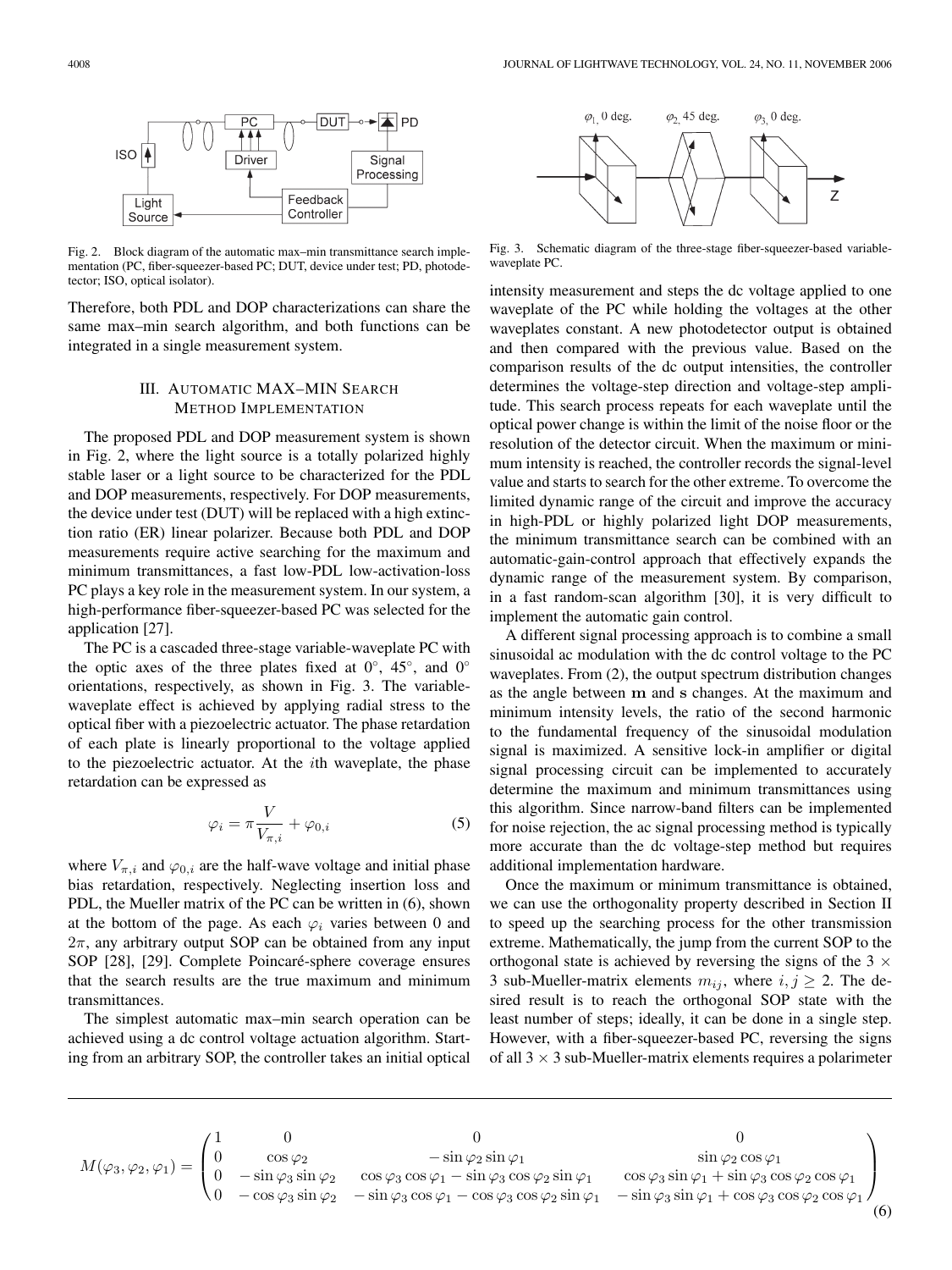

Fig. 4. Prototype automatic max–min search PDL/DOP measurement setup (VOA, variable optical attenuator; Pol, polarizer; A/D, analog-to-digital converter; D/A, digital-to-analog converter).

measurement of the current SOP and current phase retardation of each waveplate. For a simple measurement system with fibersqueezer-based PC implementation, we can set the initial step to be as large as  $\pi$ -phase retardation at any waveplate of the PC. For example, a half-wave or  $\pi$ -phase change, i.e., a  $V_{\pi}$  voltage step on the last actuator, can effectively invert the  $s_2$  and  $s_3$ components in Stokes space.

#### IV. EXPERIMENTAL RESULTS

To verify the proposed max–min search approach and performance, we implemented the prototype measurement setup shown in Fig. 4. A microprocessor is used for system control and signal processing in the prototype setup. A personal computer with a LabVIEW data acquisition program was used to acquire measurement results and to control the wavelength sweep. A polarized ( $ER > 40$  dB) tunable laser with a wavelength range of 1520–1620 nm was used as the light source for PDL characterization, and an unpolarized amplified spontaneous emission (ASE) source was combined with the tunable laser to create a test light source for DOP measurement. A fiber-squeezer-based PC with half-wave voltages of  $\sim$ 25 V was selected for the prototype system. The activation loss and built-in PDL of the PC were  $< 0.01$  dB when the PC was actuated sequentially. The typical phase-retardation range is  $0-5\pi$  for each waveplate. The photoreceiver circuit consisted of an InGaAs detector and an adjustable-gain transimpedance amplifier. Because our experiment was designed only to verify the concept, no attempt was made to correct the polarizationdependent responsivity (PDR) of the photodetector.

In our prototype setup, the dc voltage actuation algorithm discussed in Section III was used for its easy implementation and system control. Experiment results showed that the searchstate switching using orthogonal SOP property resulted in much faster convergence when the search mode changed from maximum to minimum and vice versa. A dc voltage step of  $V_\pi$ is applied to one of the PC stages during the changeover.

We selected three different test devices to cover a large PDL range. A fiber connectorized/angle-polished connector (FC/APC)–air interface was used at the low-PDL extreme, while an in-line fiber polarizer represented the high-PDL extreme. The third component was a regular  $2 \times 2$  10-dB fused-fiber coupler. The PDL of each component was measured repetitively over a period of more than 30 min, and the

measurement results were recorded by a personal computer. As shown in Fig. 5(a) and (b), the max–min search method performs consistently at both very low and very high PDL extremes, which are still challenges to most of the commercial PDL meters. Note that in Fig. 5(a), the measured PDL of the FC/APC–air interface is a vector sum of connector PDL and photodetector PDR. Nevertheless, the measurement stability at very low PDL was clearly demonstrated.

For comparison purposes, we also measured the PDL on the 10-dB port of a 2  $\times$  2 fused-fiber coupler using both our prototype setup and the Jones-matrix eigen-analysis (JEA) method on a commercial instrument. As shown in Fig. 6, despite a small difference in average PDL values between the two methods (partially due to the detector PDR in our prototype setup), the max–min search approach resulted in a much tighter distribution than the measurement on commercial instrument. The standard deviations of the measured PDL using the max–min search and JEA methods were 0.002 and 0.009 dB, respectively. The increase in PDL near measurement number 2000 was attributed to fiber movement coupled with detector nonzero PDR.

The measurement repeatability over time and wavelength was investigated by conducting PDL measurements over two weeks at wavelengths ranging from 1520 to 1620 nm in 2-nm steps. A  $2 \times 2$  directional coupler was used as the DUT sample. The coupler and fiber jumpers were taped to the surface of an optical table to minimize data fluctuations due to photodetector PDR. Except for a few wavelengths near 1590 nm, the prototype system demonstrated a repeatability of 0.02 dB for all wavelengths over the test period, as shown in Fig. 7.

The DOP measurement was carried out by replacing the DUT in the setup with a linear polarizer shown in Fig. 4. The ASE source was switched on and combined through a 3-dB  $2 \times 2$  fused coupler with the output of the tunable laser set at 1550 nm. The optical power of each path could be adjusted independently using two variable optical attenuators. The DOP of the mixed beam was adjustable from ∼3% to 100%. The 3% residual DOP of the ASE source is mainly due to the PDL of the 3-dB fused coupler. Using this light source, we measured DOP values using both the max–min search method and an Agilent 8509 C lightwave polarization analyzer. The measured DOP values matched very well, as shown in Fig. 8.

## V. DISCUSSION

The experimental results from the prototype PDL/DOP measurement setup demonstrate that the automatic max–min search method is a promising approach for accurate highspeed PDL/DOP characterization. Based on the experimental results, the max–min search approach offers many unique advantages. It effectively reduces a two-dimensional pseudorandom or deterministic scanning search over the entire Poincaré sphere to a deterministic quasi one-dimensional line search with unique search results. Therefore, an active and efficient search-and-measure algorithm can be implemented for fast PDL and DOP measurements. Like the all-states scanning approach, the max–min search method does not require optical power or wavelength-calibration matrices. Furthermore, the automatic max–min search method can overcome the wavelength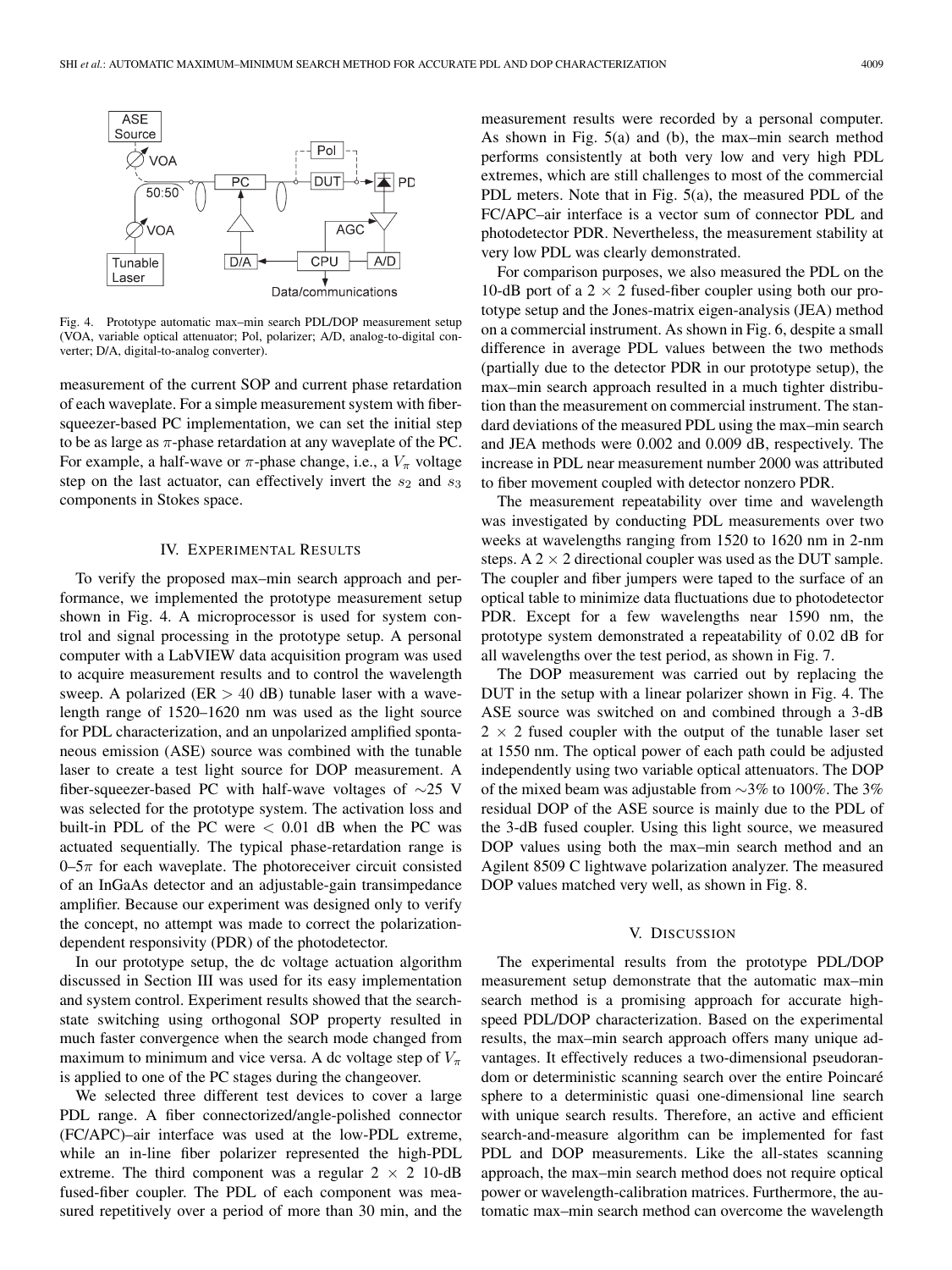

Fig. 5. PDL measurement data and statistics for (a) an FC/APC–air interface and (b) an in-line fiber polarizer at 1550 nm.



Fig. 6. PDL repeatability measurement on the 10-dB port of a  $2 \times 2$  coupler using the prototype max–min search setup. JEA repeatability measurement was performed on a commercial instrument (with the measurement numbers on the top axis) using the same coupler ports.

dependence of polarization scramblers that operate in the resonant mode. Therefore, its operation wavelength range is very wide and is limited only by the light source, fiber bandwidth, and detector response. This approach also offers a large measurement dynamic range for both PDL and DOP. PDL in the range of more than 30 dB can be measured accurately, as demonstrated in our experiment.

The measurement speed depends on the response time of the PC and data processing electronics. In our prototype PDL/DOP measurement setup, we obtained 9000 data points in a 30-min interval, with a speed of 5 measurements/s. In this system, we found that the measurement speed was mainly limited by electronics. The intrinsic rise/fall time of the PC is in the order of  $35 \mu s$  for each voltage step. With properly designed electronics,

10 ms will be sufficient for PC actions. The measurement speed can be further increased if an ultrahigh speed PC such as those made of  $LiNbO<sub>3</sub>$  [31] is employed in the system. Therefore, the max–min search approach offers significant measurementspeed advantages over the random-scanning method.

The measurement-speed advantage can also be attributed to the calibration-free feature of the max–min search method. The self-referencing nature of this approach makes the measurement insensitive to common sources of uncertainty, such as source-laser output-power wavelength dependence, sourcelaser output-SOP drift due to fiber movement, photodetector wavelength-dependent response, and amplifier gain.

The accuracy of the max–min search measurement system depends on system noise, circuit architecture, measurement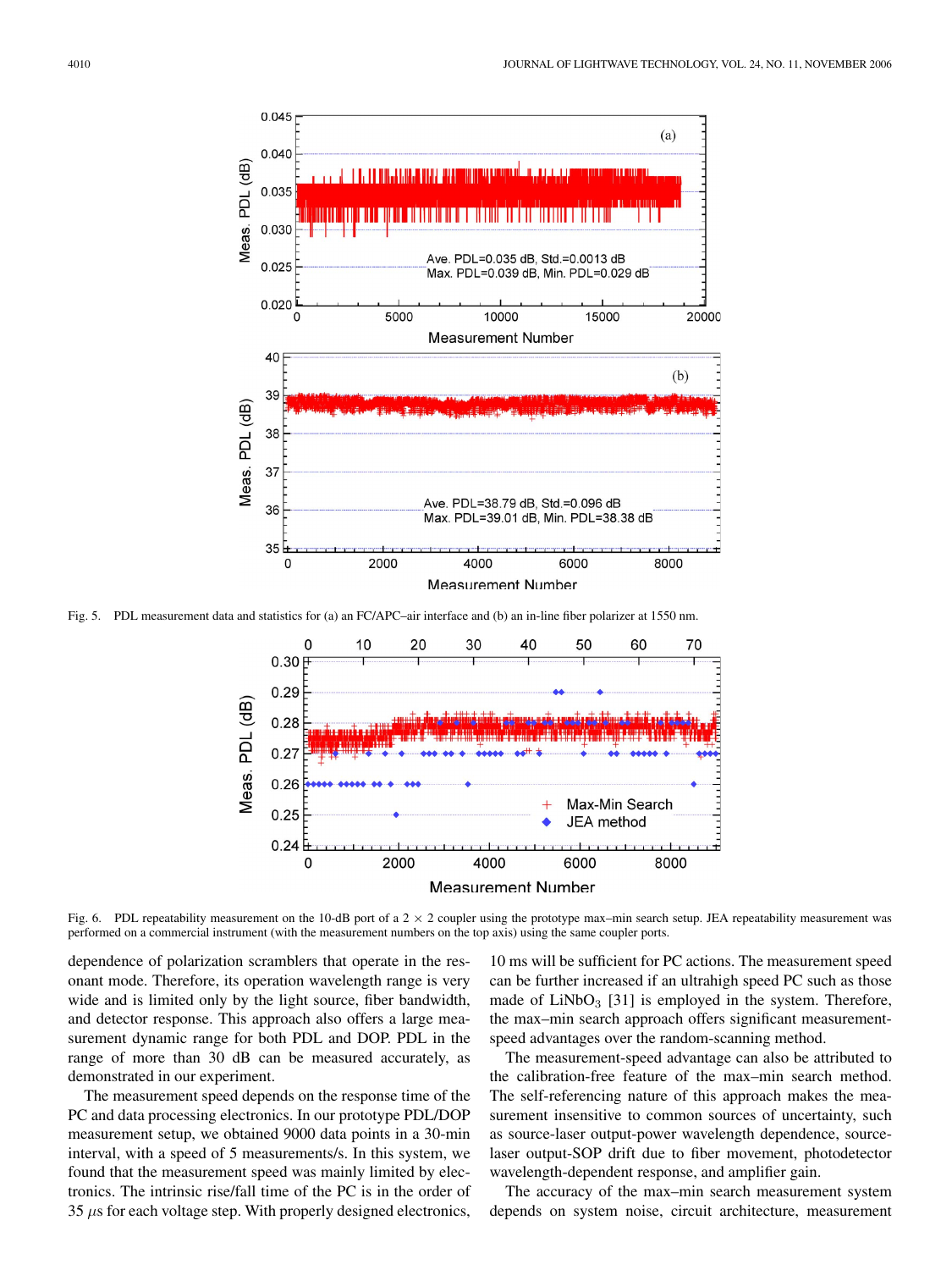

Fig. 7. Long-term automatic max–min search PDL measurement repeatability over C- and L-band wavelengths measured for a  $2 \times 2$  fused coupler.



Fig. 8. DOP measurement correlation between the prototype automatic max–min search method and Agilent 8509 C. The straight line represents 100% correlation.

control, and the PDL of the optical components used in the measurement system. Limitations due to the optical system can be analyzed in analogy to the all-state scanning method because they share the same optical implementation configuration. The PDL from the PC and the following components will add to the DUT's PDL value vectorally and increase measurement uncertainty. Therefore, all optical components must have negligible PDL when compared with the DUT. DOP measurement accuracy also depends on the system PDL, e.g., a small amount of system PDL can directly affect the DOP measurement accuracy, particularly at the low-DOP end, as follows:

$$
\Delta DOP(\%)=11.5 \times PDL \text{ [in decibels]}.
$$
 (7)

The system PDL includes contributions from the PC, the fiber segments to and from the DUT, the fiber connectors, and the photodetector. The selection of PC provided us with a very low PDL PC that is ideal for high-accuracy PDL/DOP measurement applications. Once the photodetector PDR is minimized, the accuracy of the max–min search method can reach < 0.02 dB. In addition, the optical source for PDL measurement must be very stable over the measurement time interval.

The noise effect on the measurement accuracy is often manifested at low- and high-PDL/DOP values. Circuit noise can result in the inversion of the maximum/minimum optical transmittance at low PDL and DOP that gives negative PDL and DOP. At the high-PDL end, the circuit noise limits the maximum PDL value. The PDL measurement accuracy also

becomes input light level dependent. In our prototype measurement setup, signal average and automatic gain control were implemented to reduce the noise effect.

### VI. SUMMARY

We showed theoretically that the polarization-dependent transmittance of monochromatic light passing through an optical component or system can be described by a limaçon of revolution in Stokes space (S1, S2, S3). There is only one unique maximum and one unique minimum on an ordinary limaçon contour. The optical transmission changes monotonically between the minimum and maximum values. Therefore, a simple line search of the maximum and minimum transmission powers can determine the PDL and DOP values without ambiguity.

Using a PC with ultralow activation loss and PDL, we successfully implemented the max–min search method to accurately characterize component PDL and light-source DOP. We demonstrated that the method has the advantages of high measurement speed, high accuracy, large measurement dynamic range, wavelength insensitivity, and calibration-free operation.

#### ACKNOWLEDGMENT

The authors would like to thank A. Yang, L. Lin, J. Chen, and Dr. C. Yeh for their help in constructing the prototype PDL/DOP meter.

#### **REFERENCES**

- [1] F. Bruyere and O. Audouin, "Penalty in long-haul optical amplified system due to polarization dependent loss and gain," *IEEE Photon. Technol. Lett.*, vol. 6, no. 5, pp. 654–656, May 1994.
- [2] E. Lichtman, "Limitations imposed by polarization dependent gain and loss on all-optical ultralong communication systems," *J. Lightw. Technol.*, vol. 13, no. 5, pp. 906–913, May 1995.
- [3] N. Gisin and B. Huttner, "Combined effects of polarization mode dispersion and polarization dependent losses in optical fibers," *Opt. Commun.*, vol. 142, no. 1-3, pp. 119-125, Oct. 1997.
- [4] L. Yan, Q. Yu, Y. Xie, and A. Willner, "Experimental demonstration of the system performance degradation due to combined effect of polarizationdependent loss with polarization mode dispersion," *IEEE Photon. Technol. Lett.*, vol. 14, no. 2, pp. 224–226, Feb. 2002.
- [5] N. Kim, D. Lee, H. Yoon, J. Park, and N. Park, "Limitation of PMD compensation due to polarization-dependent loss in high-speed optical transmission links," *IEEE Photon. Technol. Lett.*, vol. 14, no. 1, pp. 104–106, Jan. 2002.
- [6] Telcordia, *Generic Requirements for Passive Optical Components*, 2001. GR-1209-CORE, issue 3.
- [7] A. El Amari, N. Gisin, B. Perny, H. Zbinden, and C. W. Zimmer, "Statistical prediction and experimental verification of concatenations of fiber optic components with polarization dependent loss," *J. Lightw. Technol.*, vol. 16, no. 3, pp. 332–339, Mar. 1998.
- [8] TIA/EIA-455-157, *Measurement of Polarization Dependent Loss (PDL) of Single-Mode Fiber Optic Components (ANSI/TIA-455-157)*. Arlington, VA: Telecommun. Ind. Assoc., May 1995.
- [9] C. Hentschel and D. Derickson, "Insertion loss measurements," in *Fiber Optic Test and Measurement*, D. Derickson, Ed. Upper Saddle River, NJ: Prentice-Hall, 1998, ch. 9.
- [10] B. Heffner, "Deterministic, analytically complete measurement of polarization-dependent transmission through optical devices," *IEEE Photon. Technol. Lett.*, vol. 4, no. 5, pp. 451–454, May 1992.
- [11] B. Nyman, D. Favin, and G. Wolter, "Automated system for measuring polarization dependent loss," in *Proc. Opt. Fiber Commun. Conf., Tech. Dig.*, San Jose, CA, pp. 230–231.
- [12] D. Favin, B. Nyman, and G. Wolter, "System and Method for Measuring Polarization Dependent Loss," US Patent 5371597, Dec. 6, 1994.
- [13] C. Hentschel and S. Schmidt, *PDL Measurements Using the HP 8169 a Polarization Controller*. Palo Alto, CA: Agilent Technologies, 2002.